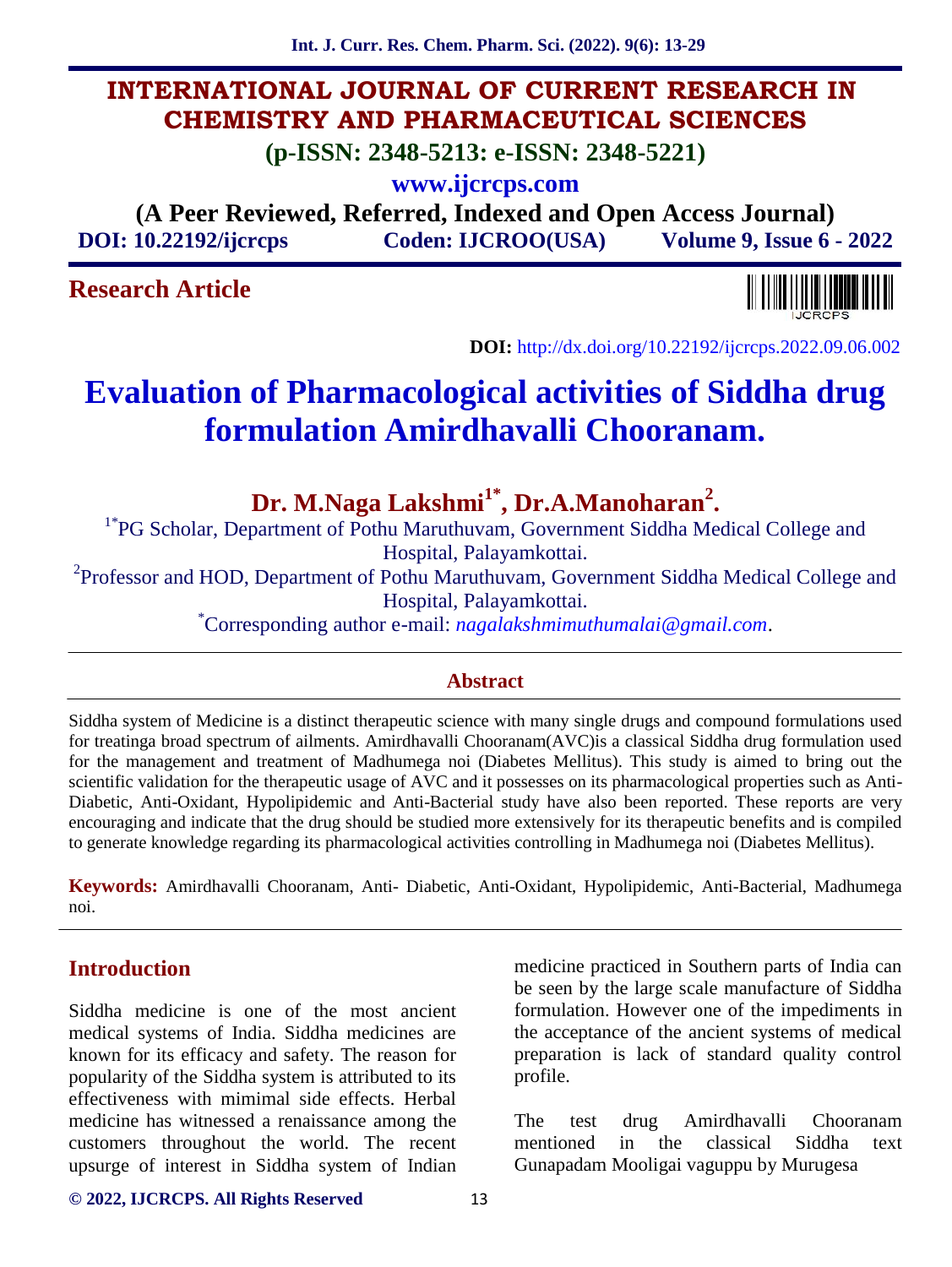mudhaliyar. The chooranam is prepared from the drug Seendhil(*Tinospora Cordifolia)* from Menispermaceae family.It is reported the medicinal properties like Anti-Diabetic, Anti- Oxidant, Hypolipidemic and Anti-Bacterial activity.

# **Materials and Methods**

The whole plant of Seendhil were collected from in and around places of Palayamkottai. The raw drug is identified and authenticated by Medicinal Botanist of Government Siddha Medical College,Palayamkottai.All the parts of the plant of Seendhil were shade dried and ground into fine powder and filter to get the chooranam. The chooranam is stored in air tight container and labelled as Amirdhavalli Chooranam which was used for experimental purposes.

## **Anti-diabetic activity**

## **Chemicals**

STZ was obtained from S. D Fine. Chem. Ltd, Mumbai, India. Glibenclamide was obtained from Micro Labs, Hosur, India.

## **Selection and acclimatization of animals**

Wistar strains of albino rats weighing between 180-200g are used for this study. The animals were housed in large spacious cages and they  $\triangleright$ were fed with commercial pellets and access to water *ad libitum*. The animals were well acclimatized to the standard environmental condition of temperature ( $22 \pm 5^0$ c) and humidity  $(55 \pm 5\%)$  and 12 hr light dark cycles throughout the experimental period.

## **Induction of diabetes mellitus**

Diabetes mellitus is induced in wistar rats by single intraperitoneal injection of freshly prepared solution of STZ monohydrate (150mg/kg Body Weight) in physiological saline after overnight fasting for 12hr

STZ is commonly used to produce diabetes mellitus in experimental animals due to its ability to destroy the -cells of pancreas possibly by generating the excess reactive oxygen species such as  $H_2O_2$ ,  $O_2$ . The development of hyperglycemia in rats is confirmed by plasma glucose estimation 72 hr post STZ injection. The rats with fasting plasma glucose level of 200- 260mg/dl were used for this experiment.

#### **Experimental procedure**

In the experiment a total of 25 rats (20 diabetic surviving rats  $\&$  6 normal rats 5 in each group.) were used. Diabetes was induced in rats 3 days before starting the experiment. The rats were divided into 4 groups after the induction of STZ diabetes.

#### **Treatment protocol**

 **Group-I:** (Normal control) consist of normal rats treated with 10ml/Kg of normal saline, orally.

 **Group-II:** Diabetic control rats treated with 10ml/Kg of normal saline, orally.

 **Group-III:** (positive control) Diabetic rat received Glibenclamide (10mg/Kg ) (kavalali et al.,2003) for 28 days, orally.

 **Group-IV:** (Treatment group) Diabetic rat received low dose 2 ml containing (200mg/Kg) AVC daily using intra-gastric tube for 28 days.

 **Group-V:** (Treatment group) Diabetic rat received high dose 2ml containing (400mg/Kg) of AVC daily using intra-gastric tube for 28 days.

## **Methodology**

## **Sample collection:**

After 28 days of treatment, the blood glucose level and body weight were measured. Then blood was collected from retro-orbital puncture under light ether anesthesia using capillary tubes. Blood was collected in fresh vials containing EDTA as anticoagulant agents and plasma was separated in a T8 electric centrifuge at 2000 rpm for 5 minutes. Then animal was sacrificed by euthanesia method. Liver and pancreas were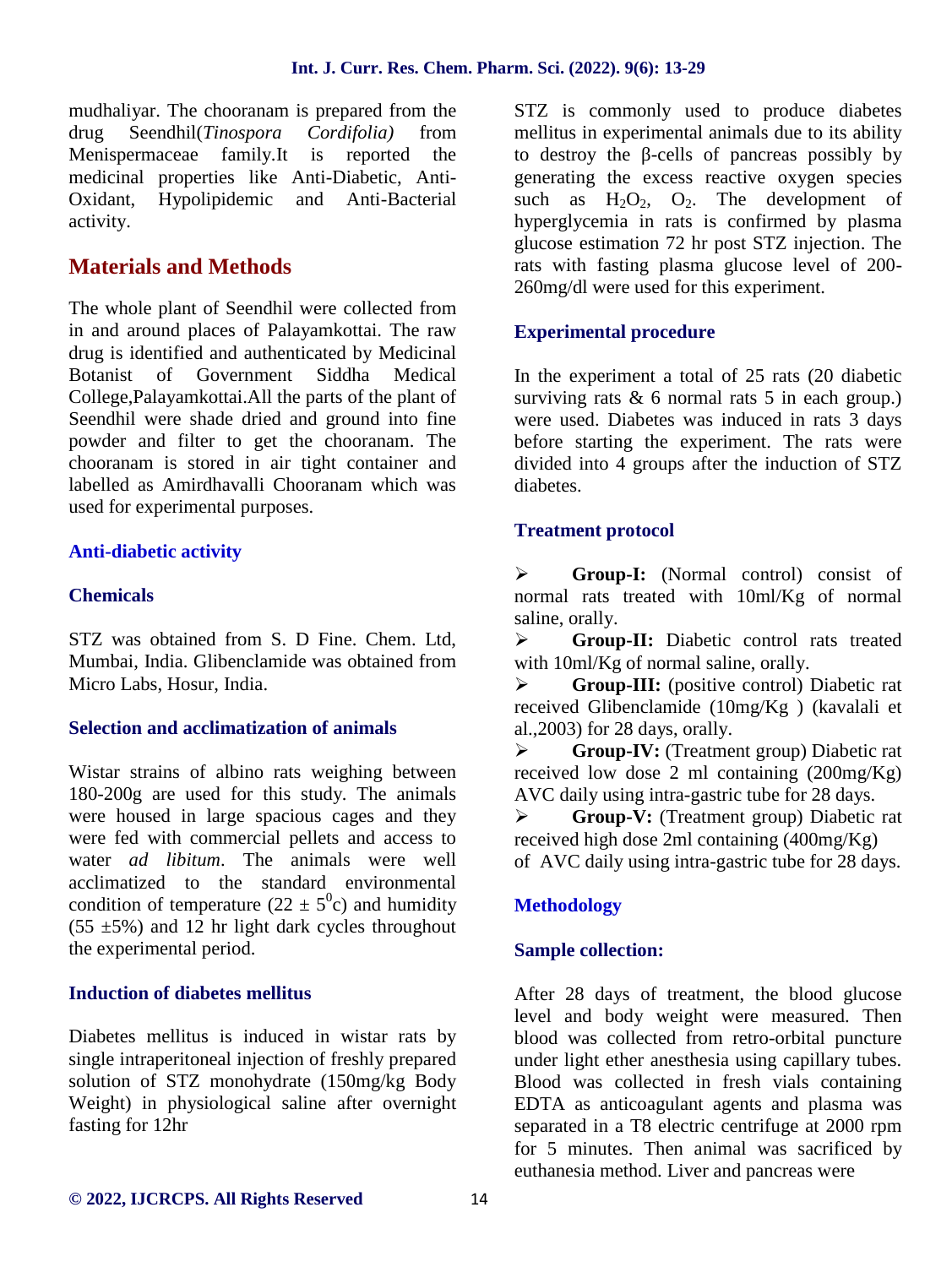immediately dissected out, washed in ice-cold saline to remove the blood and liver was used for estimation of enzyme activity while pancreas was subjected to histopathological studies

#### **Biochemical analysis**

#### **Estimation of blood glucose**

Blood glucose was estimated by commercially available glucose kit (One Touch Ultra) Johnson Johnson based on glucose oxidase method.

#### **Hepatic glucokinase and hexokinase activity**

The part of liver for each test was perfused with ice cold 0.15M KCl and 1mM EDTA solution and homogenized twice its weight of ice cold buffer (0.01 cysteine and 1mM EDTA in 0.1 ml Tris- HCL, pH 7.4) and centrifuged for 20 min at  $4^0C$ . Glucose phosphorylation was assayed by means<br>of glucose 6 phosphate dependent of glucose 6 phosphate dependent spectrophotometric method.

#### **Glucose-6-phosphatase activity**

The part of the liver for each test was homogenized with 40 times its weight of ice cold buffer (0.1 citrate-KOH, pH 6.5) and filtered through cheese cloth. Glucose-6-phosphatase activity was measured by phosphate release by the<br>method Mariorie. The determination of method Marjorie. The determination of phosphoric acid concentration in assay mixture was done calorimetrically.

#### **Glycogen Content**

The tissue sample was digested by hot concentrated 30% KOH and treated with anthrone reagent. Glycogen content was determined calorimetrically.

#### **Anti-oxidant activity:**

## **DPPH (2, 2-Diphenyl 1-2 picrylhydrazyl) Assay.**

The antioxidant activity of test drug sample AVC was determined using the 2,2-diphenyl 1-2

picrylhydrazyl (DPPH) free radical scavenging assay . Sample AVC was mixed with 95% methanol to prepare the stock solution in required concentration. From the stock solution the serial dilution the concentration of 10,20,40,60,80,100,250,300 was made respectively. Ascorbic acid were used as standard was prepared in same concentration as that of the sample extract by using methanol as solvent. Final reaction mixture containing 1 ml of 0.3 mM DPPH methanol solution was added to 2.5 ml of sample solution of different concentrations and allowed to react at room temperature. Absorbance in the presence of test sample AVC at different concentration of 10,20,40,60,80,100,250,300 was noted after 15 min incubation period at 370C. Absorbance<sup>wasread</sup> out at 517 nm using doublebeam U.V Spectrophotometer by using methanol as blank.

% scavenging = [Absorbance of control - Absorbance of test sample/Absorbance of control] X 100.

The effective concentration of test sample AVC required to scavenge DPPH radical by 50% (IC50 value) was obtained by linear regression analysis of dose-response curve plotting between % inhibition and concentrations.

## **Hypolipidemic activity:**

#### **Animals**

Wistar albino adult male rats weighing 150- 200gm from animal housing facility of Vels University were housed in polypropylene cages maintained with temperature  $27^{\circ}$ C  $\pm 1^{\circ}$ C and 12 hrs light and dark cycle. The animals were allowed to adapt to the environment for seven days and supplied with a standard pellet diet (Sai Durgafoods, Bangalore) and water *ad libitum*. The experimental protocol has got the approval IAEC bearing no AKCP/IAEC/76/20-21.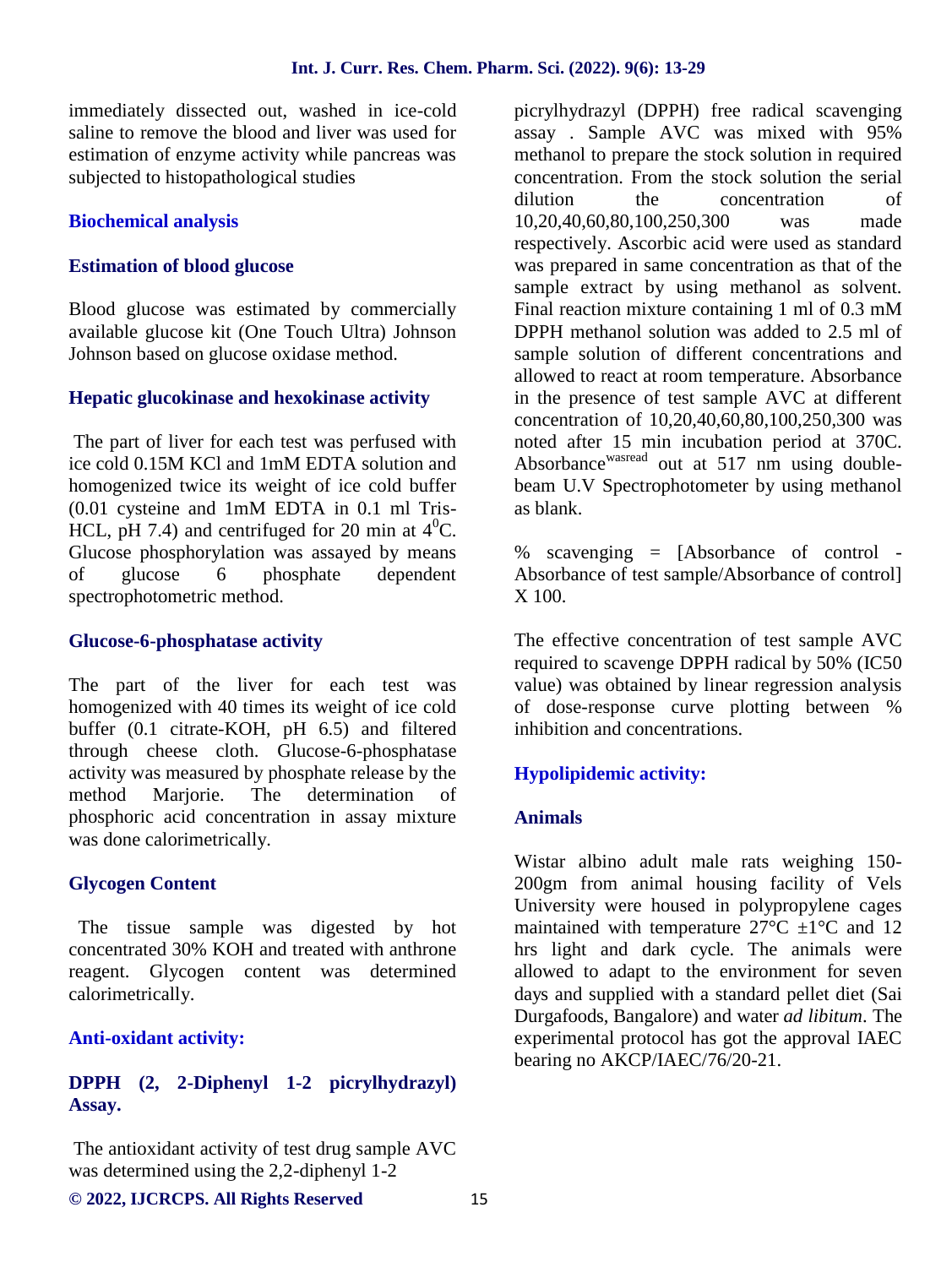#### **Chemicals**

Atorvastatin obtained from local pharmacy, Tamil nadu (periyandavar medical). Diagnostic kits for estimation were purchased from Merck Diagnostics India Ltd. anesthetic ether, ethyl acetate, and ethanol (SD Fine Chemicals, Mumbai).

#### **Atherogenic diet**

Experimental hyperlipidemic diet: Experimental diet consists of well-pulverized mixture of cholesterol – 400 mg/kg, cholic acid – 50 mg/kg, and coconut oil. This mixture is made into pastelike molds and is fed to the rats.

#### **Treatment with atherogenic diet**

The prepared atherogenic diet was used in place of normal pellet diet to all the groups except control. Rats were exposed to atherogenic diet and water *ad libitum* for 20 days and were used to study the effect of AVC against experimental hyperlipidemia

#### **Pharmacological Evaluation**

All animals starved for 18 hours and provided water *ad libitum* before the experiment. The animals were divided into five groups of six rats each.

Group I served as normal control administered with 2% CMC only.

Group II served as hyperlipidemic control rats received atherogenic diet.

Group III and IV served as test groups received AVC 200mg/kg and AVC 400mg/kg respectively. Group V served as Atorvastatin (10mg/kg/day) considered as standard. All the groups except the normal control group administered received atherogenic diet After inducing the hyperlipidemia, the respective treatment was continued for 7 days. Animals were given standard pellet diet and water *adlibitum.*

#### **Collection of blood**

The next day after the completion of experimental study, the blood was taken from the rats under mild anesthetic state by retro orbital sinus puncture. The collected blood samples were centrifuged (2500 rpm) for 10 minutes. Then serum samples were separated and it was used for various biochemical analyses. Then animals were sacrificed and the liver, heart and kidney were taken for histopathological study.

#### **Liver lipid extraction**

The liver was homogenized in cold 0.15M KCl and extracted with CHCl3: CH3OH (2% *v/v*). This lipid extract was used for the estimation of lipid parameters.

#### **Biochemical analysis**

The serum and liver were analyzed for serum total cholesterol, triglycerides, high-density lipoprotein (HDL), low-density lipoprotein (LDL), very low density lipoprotein (VLDL) by standard enzymatic calorimetric methods.

## **Anti-bacterial activity:**

## **Sample Preparation**

The given sample was dissolved in the concentration of 0.1g/1ml of Aqueous.

## **Test Organism:**

The test microorganisms used for antimicrobial analysis *E.coli, Streptococcus mutans, Pseudomonas auroginosa and Staphylococcus aureus* were isolated from clinical samples and the bacterial strains were maintained on Nutrient Agar (NA).

#### **Nutrient Broth Preparation**

Pure culture from the plate were inoculated into Nutrient Agar plate and sub cultured at 37ºC for 24 h. Inoculum was prepared by aseptically adding the fresh culture into 2 ml of sterile 0.145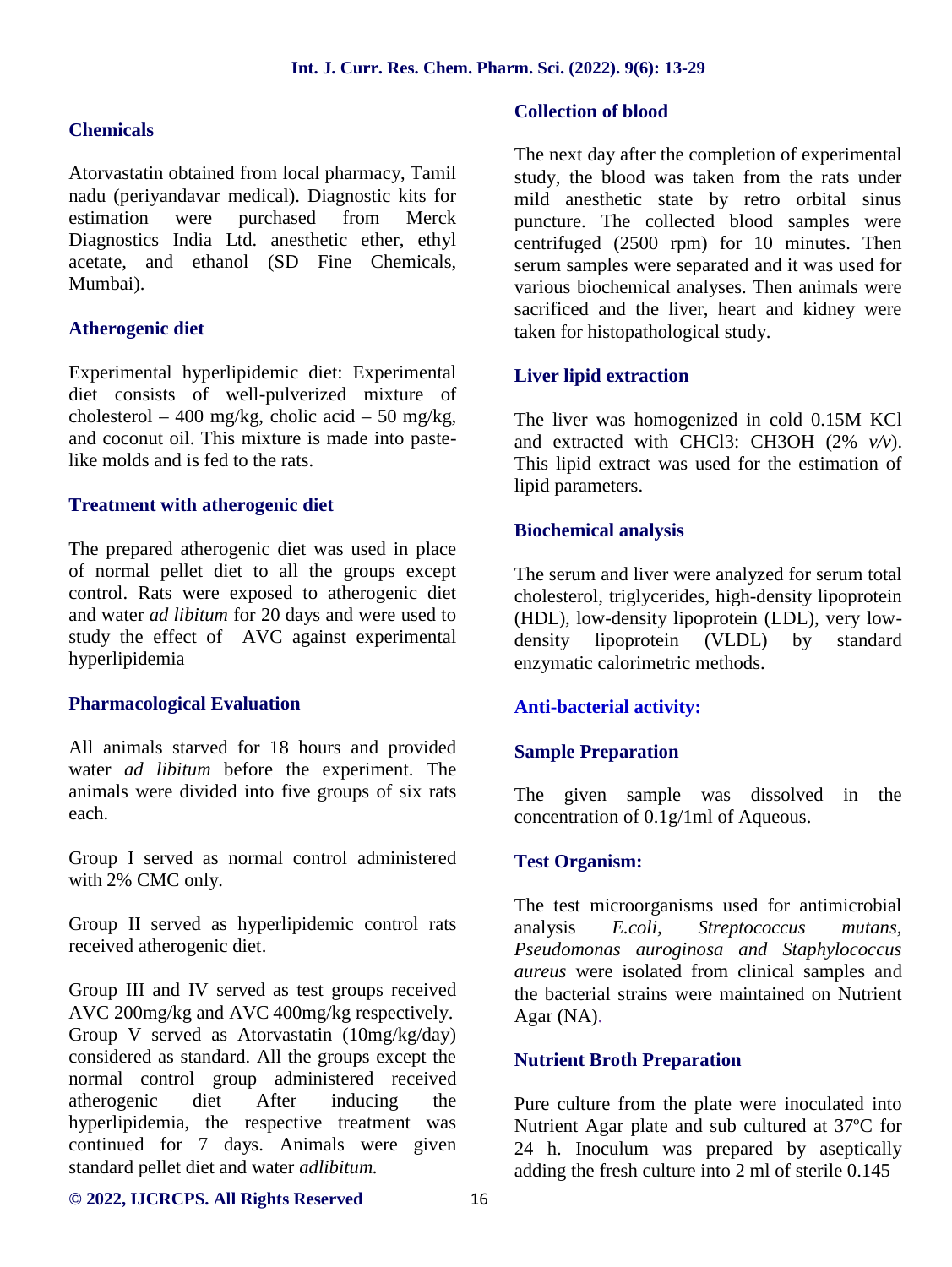mol/L saline tube and the cell density was adjusted to 0.5 McFarland turbidity standard to yield a bacterial suspension of 1.5×108 cfu/ml. Standardized inoculum Used for Antimicrobial test.

## **Antibacterial Test:**

The medium was prepared by dissolving 38 g of Muller Hinton Agar Medium (Hi Media) in 1000 ml of distilled water. The dissolved medium was autoclaved at 15 Lbs pressure at  $121^0C$  for 15 min (pH 7.3). The autoclaved medium was cooled, mixed well and poured petriplates (25 ml/plate) the plates were swabbed with Pathogenic Bacteria culture viz. analysis analysis *E.coli, Streptococcus mutans, Pseudomonas auroginosa and Staphylococcusaureus* Finally, About 10 µL of sample (Aqueous extract of AC) was loaded onto the disc then placed on the surface of Mullar- Hinton medium and the plates were kept for incubation at 37°C for 24 hours. At the end of incubation, inhibition zones were examined

around the disc and measured with transparent ruler in millimetres. The size of the zone of inhibition (including disc) was measured in millimeters. The absence of zone inhibition was interpreted as the absence of activity (Kohner *et al*., 1994; Mathabe *et al*., 2006). The activities are expressed as resistant, if the zone of inhibition was less than 7 mm, intermediate (8-10 mm) and sensitive if more than 11 mm (Assam *et al*., 2010)

## **Results**

## **Anti-diabetic activity:**

## **Statistical analysis**

Results are expressed as mean±SEM. The treated groups were compared with control by ANOVA following Dunnett test. All the statistical analyses were carried out by using Graph pad Prism version 5.1 software.

## **Table 1 Effect of drug on body weight of normal and experimental animals in each group**

| Groups            | <b>Initial Body Weight (g)</b> | Final Body Weight (g) |
|-------------------|--------------------------------|-----------------------|
| Group I $(G 1)$   | $188.18 \pm 0.56$              | $182.32 \pm 0.56$     |
| Group II $(G 2)$  | $172.75 \pm 0.08$              | $148.57 \pm 0.16^*$   |
| Group III $(G_3)$ | $176.30 \pm 0.76$              | $193.33 \pm 0.15^*$   |
| Group IV $(G 4)$  | $193.78 \pm 0.45$              | $195.15 \pm 0.76^*$   |
| Group $V(G_5)$    | $183.29 \pm 0.34$              | $204.87 \pm 0.23*$    |

**All values expressed as mean± SEM. \* = p < 0.001, when compared to control. (G-I).**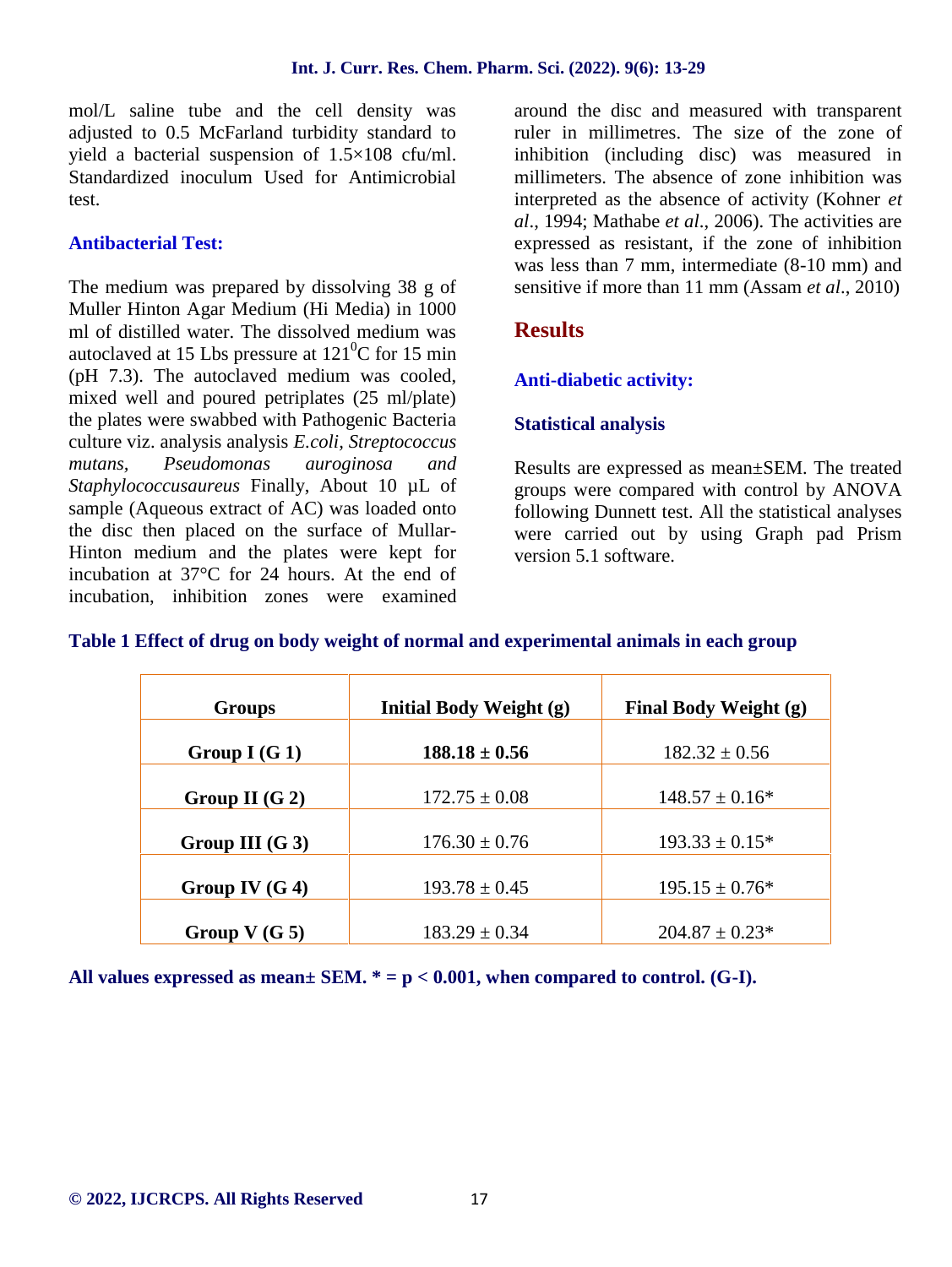

Fig.1:Total body weight in the diabetic-induced group have significantly decreased compared to normal rats. The values have risen to 195.06±0.25 mg/dl compared to Group I (normal rat group), in which values lie in the range  $189.55 \pm 0.75$  mg/dl. This indicates hypercholesterolemia. In the treatment group treated with PSP (200 mg/kg) and PSP (400 mg/kg), the values are reduced  $193.68 \pm 0.80(P < 0.001)$  and  $210.40 \pm 0.001$ 0.85 mg/dl ( $P < 0.01$ ), respectively. There is a significant reduction in total cholesterol values in OTC treatment group. On the other hand, atorvastatin also has significantly reduced serum total cholesterol levels to  $193.68 \pm 0.80$  mg/dl ( $P < 0.001$ )

**Table 2 Effect of treatment (4 weeks) with various doses of drug on glucose levels (mg %) in STZ diabetic rats.**

|                 | <b>ODays</b>        |                              | $14th$ Day          |                       | $28th$ Day          |                              |
|-----------------|---------------------|------------------------------|---------------------|-----------------------|---------------------|------------------------------|
| <b>Groups</b>   | <b>Before Meals</b> | <b>After</b><br><b>Meals</b> | <b>Before Meals</b> | <b>After</b><br>meals | <b>Before Meals</b> | <b>After</b><br><b>Meals</b> |
| <b>Group I</b>  | $74.8 \pm 0.45$     | $79.5 \pm$<br>0.13           | $69.16 \pm 0.16$    | $72.26 \pm$<br>0.78   | $75.6 \pm 0.36$     | $74.29 \pm$<br>0.98          |
| <b>Group II</b> | $85.34 \pm 0.57$    | $141.30 \pm$<br>0.73         | $148.4 \pm 0.89$    | $172.15 \pm$<br>0.89  | $102.1 \pm 0.56$    | $202.6 \pm$<br>0.32          |
| Group<br>III    | $79.14 \pm 0.15$    | $83.94 \pm$<br>0.37          | $80.41 \pm 0.20$    | $81.56 \pm$<br>0.17   | $85.14 \pm 0.30$    | $90.42 \pm$<br>0.12          |
| Group<br>IV     | $94.33 \pm 0.76$    | $122.13 \pm$<br>0.32         | $136.72 \pm 0.11$   | $152.25 \pm$<br>0.15  | $133.20 \pm 0.10$   | $117.55 \pm$<br>0.10         |
| <b>Group V</b>  | $114.85 \pm 0.16$   | $119.20 \pm$<br>0.12         | $80.11 \pm 0.65$    | $84.20 \pm$<br>0.76   | $127.75 \pm 0.19$   | $112.60 \pm$<br>0.10         |

**\* = p < 0.001, when compared to normal. (G-I), \*\* = p < 0.001, when compared to control. (G-II).**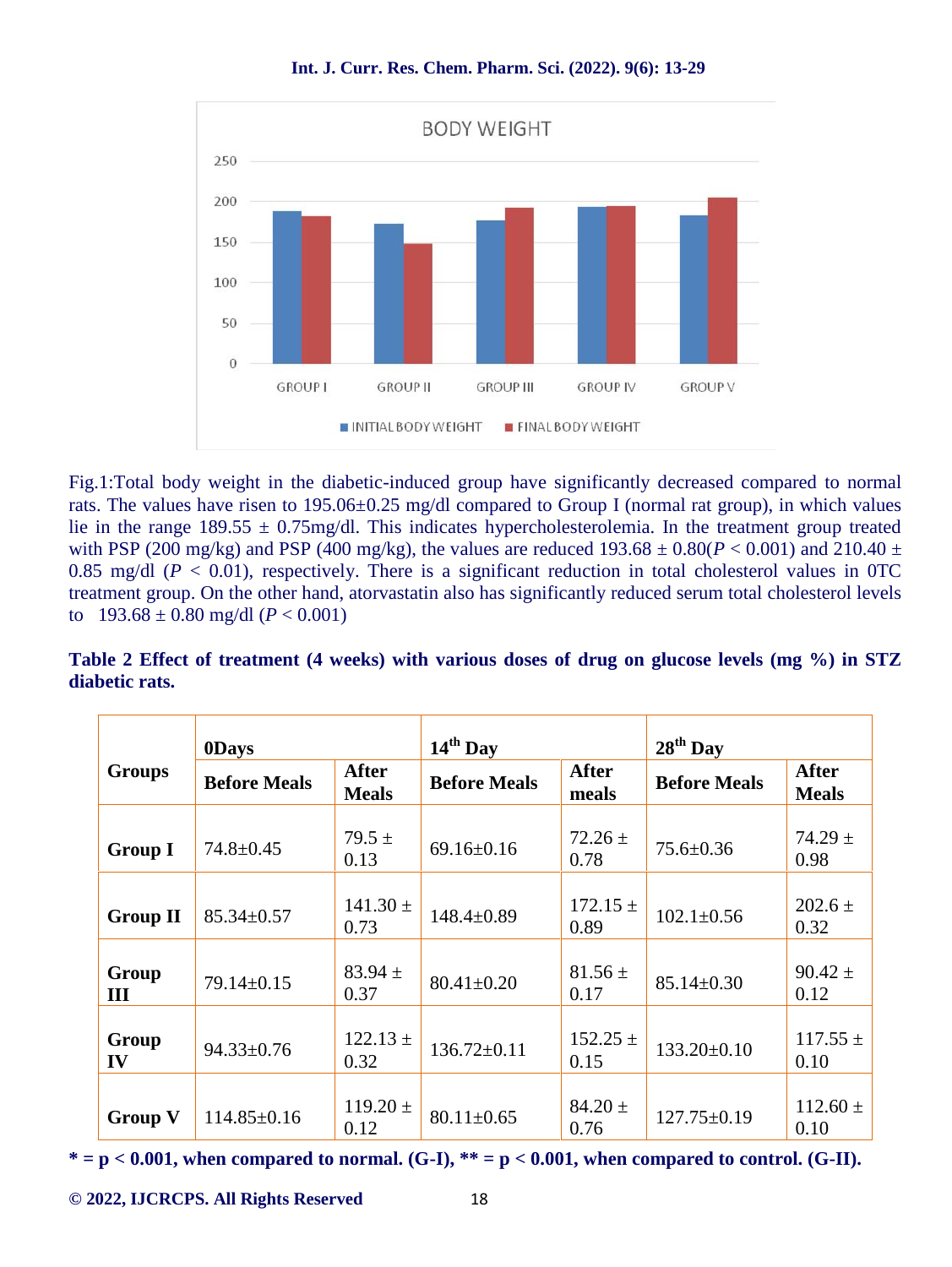

**Fig.2:Serum glucose extensively raise in diabetic rats rate was observed on the 0, 14th and 28th day, once compared to the normal group (G-I). Group III given standard drug (0.5 mg/kg p.o glibenclamide) showed a serum glucose rates decrease considerably on the 7th, 14th, 21st, and 28th day, once compared to the diabetic control group (G-II). With the administration of AC in three different doses (G-IV and VI), were reduced blood glucose rates on the 0th, 14th, and 28th day, once compared to the control group (G-II) (Table 2)**

**Table 3 Effect of** *drug* **on glycogen content (mg/gm tissue)**

| <b>Groups</b>    | <b>Liver Tissue Glycogen Content</b><br>(mg/g tissue) |
|------------------|-------------------------------------------------------|
| <b>Group I</b>   | $36.45 \pm 0.13$                                      |
| <b>Group II</b>  | $35.16 \pm 0.74$                                      |
| <b>Group III</b> | $28.50 \pm 0.41$                                      |
| <b>Group IV</b>  | $19.10 \pm 0.66$                                      |
| <b>Group V</b>   | $20.45 \pm 0.10$                                      |

\* $=p < 0.05$ , when compared to normal. (G-I), \* $=p < 0.01$ , when compared to control. (G-II), \*\* $=p$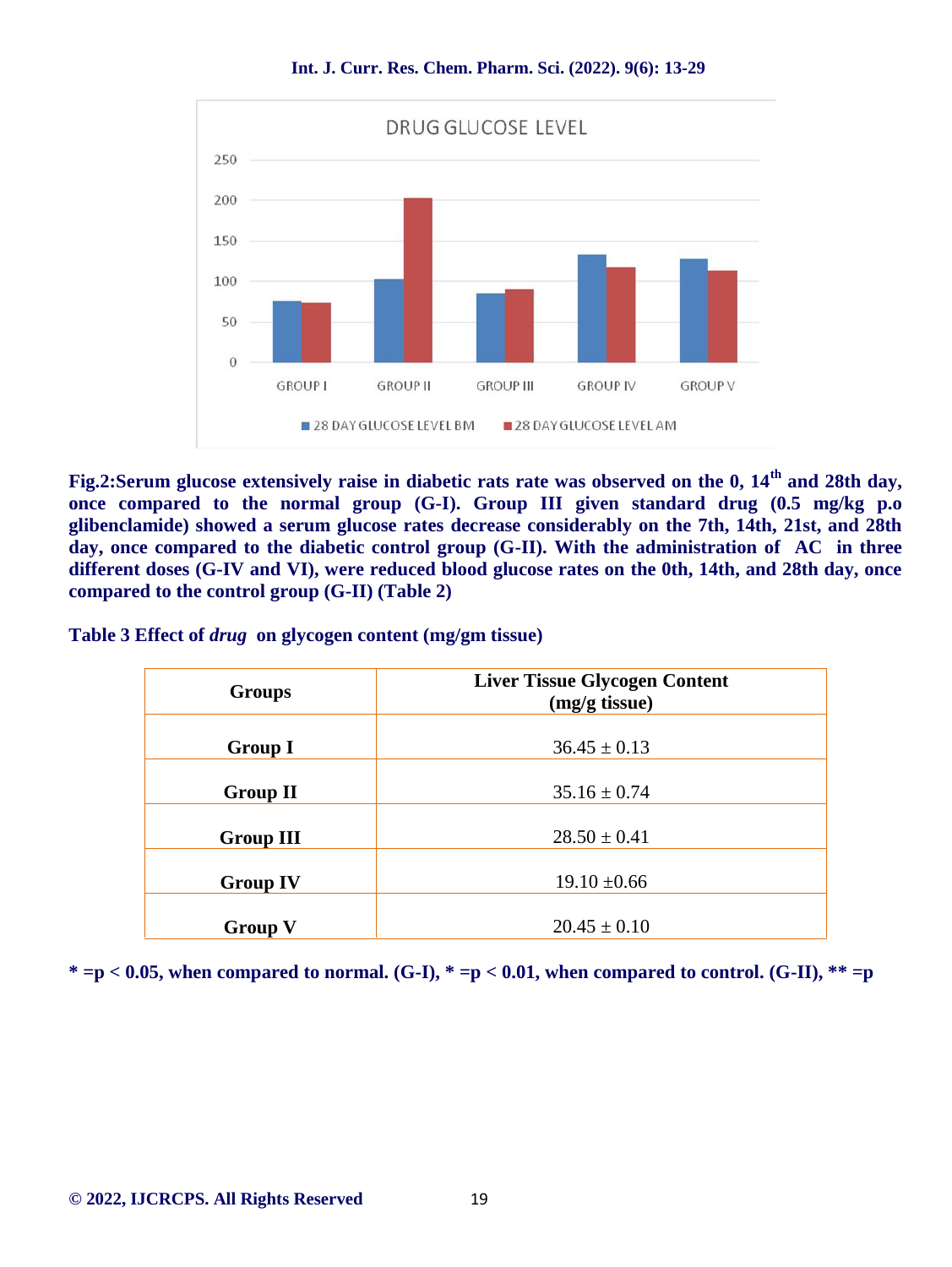**Int. J. Curr. Res. Chem. Pharm. Sci. (2022). 9(6): 13-29**



**Fig.3:Effect of drug on Liver Glycogen Levels The diabetic control group (G-II) has shown a significant decrease in the rate of liver glycogen on the 28th day, once compared to the normal group (G-I). The hepatic glycogen has shown a significant rise in the standard group (G-III) which received glibenclamide, once compared to the diabetic control group (G-II). With the management of drug in three different doses (G-IV and G-V) on the 28th day, a significant increase in hepatic glycogen remained also noted, once compared to the diabetic control group (G-II) (Table 4).**

**Table 4 Effect of drug on enzymes involved in carbohydrate metabolism in rats**

| <b>Groups</b>    | <b>Hexokinase</b><br>$(\mu g/mg)$ | Glucose-6-<br>Phosphate $(\mu g/mg)$ | <b>Glucokinase</b><br>$(\mu g/mg)$ |
|------------------|-----------------------------------|--------------------------------------|------------------------------------|
| <b>Group I</b>   | $0.714 \pm 0.16$                  | $0.808 \pm 0.14$                     | $19.52 \pm 0.15$                   |
| <b>Group II</b>  | $0.156 \pm 0.15$                  | $0.544 \pm 0.239$                    | $8.19 \pm 0.27$                    |
| <b>Group III</b> | $0.701 \pm 0.29$                  | $0.797 \pm 0.18$                     | $18.80 \pm 0.16$                   |
| <b>Group IV</b>  | $0.696 \pm 0.24$                  | $0.668 \pm 0.21$                     | $21.28 \pm 0.16$                   |
|                  |                                   |                                      |                                    |
| <b>Group V</b>   | $0.706 \pm 0.26$                  | $0.778 \pm 0.38$                     | $19.27 \pm 0.36$                   |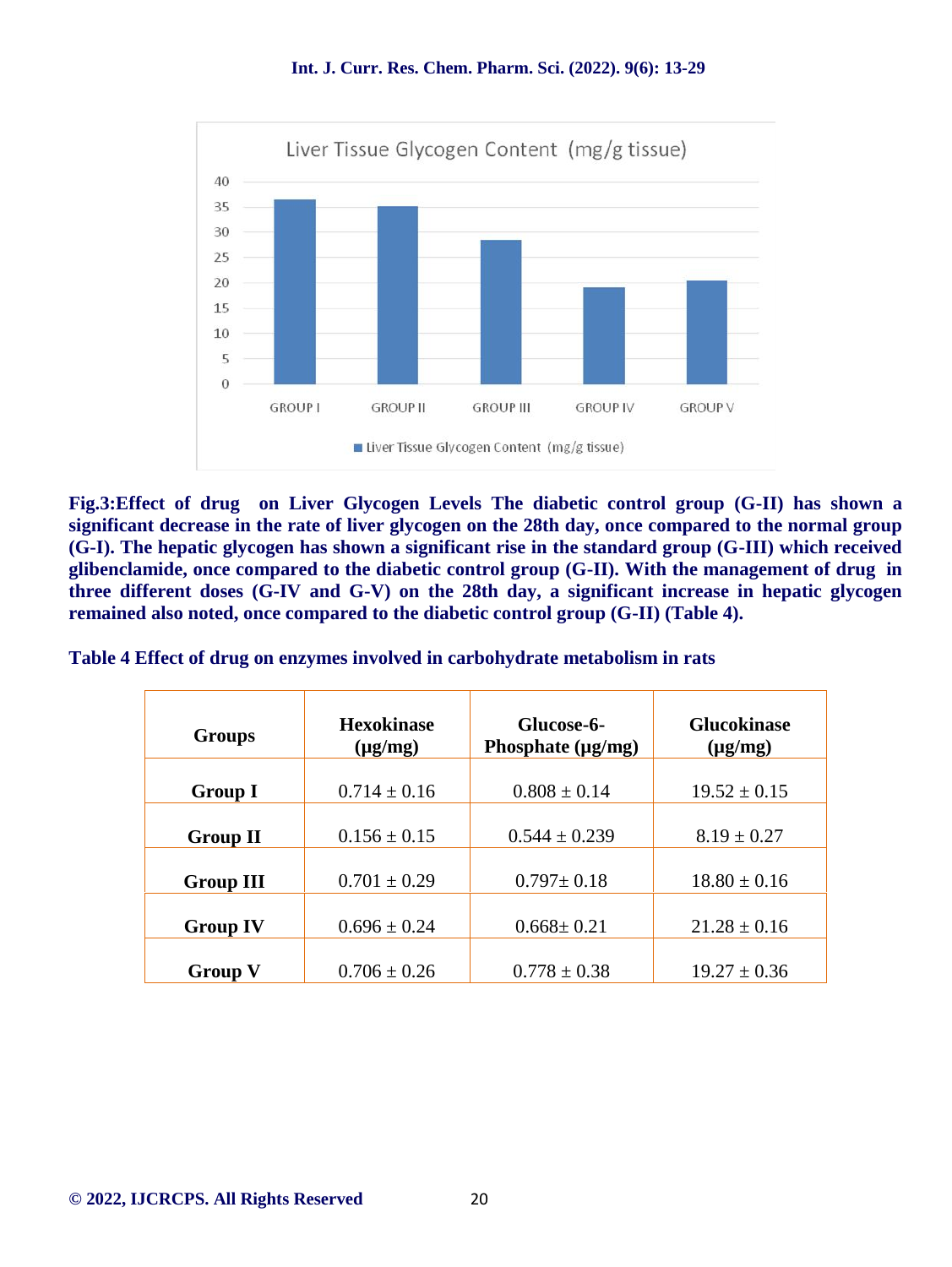

**Fig.4:Effect of drug on Enzyme Levels The diabetic control group (G-II) has shown a significant decrease on the 28th day, once compared to the normal group (G-I). The enzyme has shown a significant rise in the standard group (G-III) which received glibenclamide, once compared to the diabetic control group (G-II). With the management of drug in three different doses (G-IV and GV, ) on the 28th day, a significant increase in hepatic glycogen remained also noted, once compared to the diabetic control group (G-II) (Table 4).**

#### **Anti-oxidant activity:**

|      |                      |                    | <b>Ascorbic acid (Standard)</b> |                   | <b>AVC</b>                                  |  |  |
|------|----------------------|--------------------|---------------------------------|-------------------|---------------------------------------------|--|--|
| S.No | <b>Concentration</b> | Absorbance         | % inhibition                    | Absorbance        | $\frac{6}{6}$<br>inhibition                 |  |  |
|      | 20                   | $1.058 \pm 0.0017$ | 88.29 %                         | $1.020 \pm 0.008$ | 38.06%                                      |  |  |
| 2    | 40                   | $0.808 \pm 0.0015$ | 96.50%                          | $0.980 \pm 0.018$ | 42.04%                                      |  |  |
| 3    | 60                   | $0.680 \pm 0.0020$ | 109.20%                         | $0.870 \pm 0.022$ | 46.10%                                      |  |  |
| 4    | 80                   | $0.468 \pm 0.0025$ | 126.40%                         | $0.730 \pm 0.010$ | 51.10%                                      |  |  |
| 5    | 100                  | $0.273 \pm 0.0026$ | 130.00%                         | $0.620 \pm 0.012$ | 61.01%                                      |  |  |
| 6    | 250                  | $0.180 \pm 0.0028$ | 150.05 %                        | $0.542 \pm 0.029$ | 68.14%                                      |  |  |
| 7    | 300                  | $0.230 \pm 0.0031$ | 162.30%                         | $0.420 \pm 0.201$ | 70.12%                                      |  |  |
|      | Ic 50 values         |                    | $Ic_{50} = 6.1 \,\mu g/ml$      |                   | $\mathrm{Ic}_{50}$<br>$26.03\mu\text{g/ml}$ |  |  |

Table.5:Result Analysis of DPPH radical scavenging Assay of AVC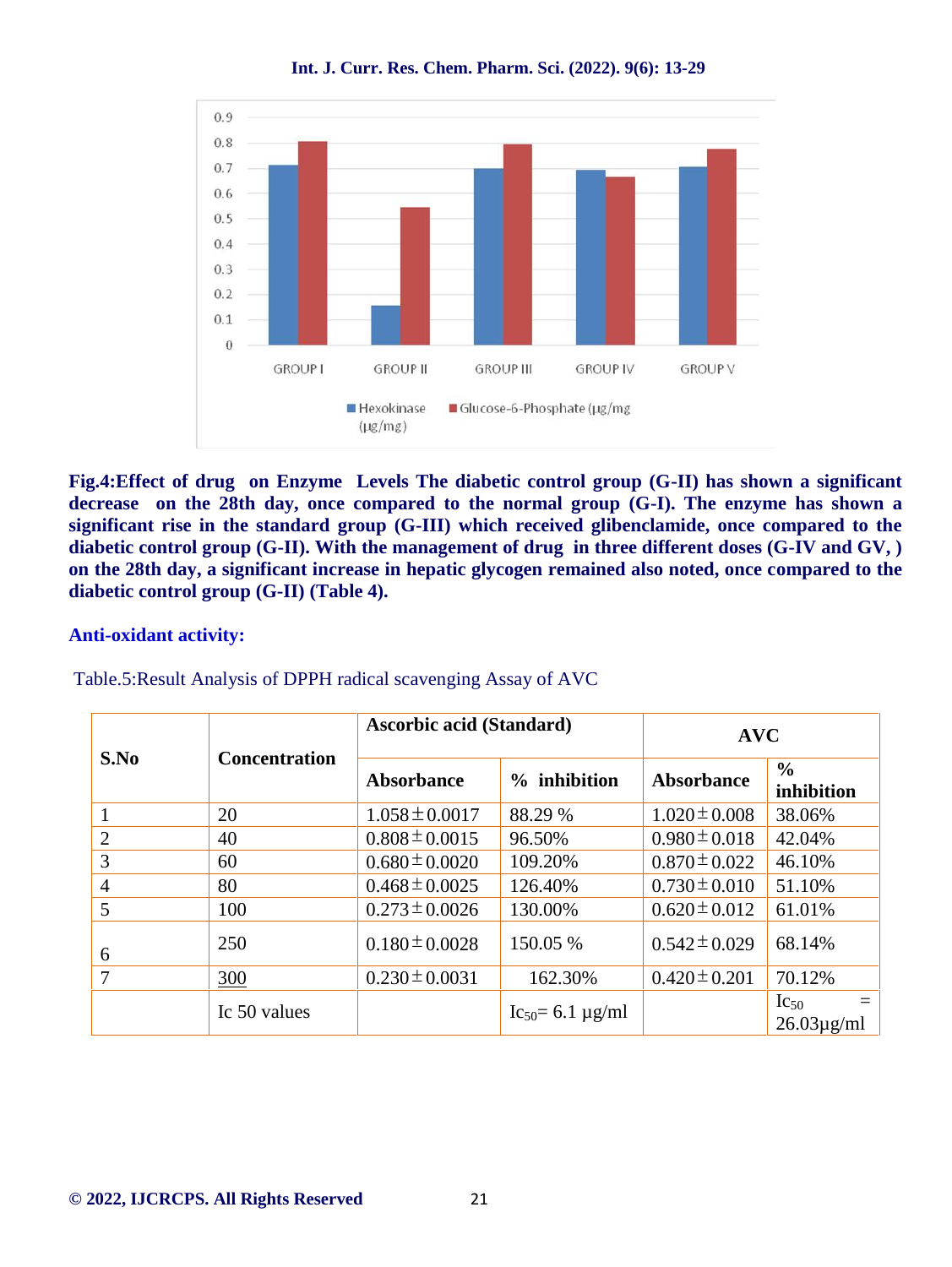The results of DPPH radical scavenging assay of the sample AVC shows that the test drug possesses concentration dependent scavenging activity on DPPH radicals.The value of DPPH free radical scavenging activity of the AVC was given in(Table 1 and Figure 1). The extract of

AVC showed the highest DPPH scavenging activity 75.05% at conc 300 and the lowest percentage of inhibition (28.06 %) at conc 20 . Ascorbicacid (Standard) showed highest percentage of inhibition (162.30%) at 300 and the lowest percentage of inhibition 88.29 at conc 20.



#### **Hypolipidemic activity:**

#### **Statistical evaluation**

analyzed by one-way ANOVA followed by Dennett's t-test, and value  $P < 0.05$  was considered to be significant.

All the values were expressed as mean  $\pm$  standard error of mean. The data were statistically

#### **Table 6: Effect of** *AVC* **on body weight of atherogenic induced hyperlipidemic rats.**

| s.no         | groups                     | <b>Body weight</b>  |
|--------------|----------------------------|---------------------|
|              |                            |                     |
|              | Normal control             | $149.34 \pm 0.49$   |
| $\mathbf{2}$ |                            |                     |
|              | <b>Hyperlipiic Control</b> | $253.20 \pm 0.16$   |
| 3            |                            |                     |
|              | AVC (LOW)                  | $176.59 \pm 0.37*$  |
| 4            |                            |                     |
|              | AVC (HIGH)                 | $164.23 \pm 0.26*$  |
| 5            | Atorvasatin                |                     |
|              | (10mg/kg/day)              | $153.75 \pm 0.63**$ |
|              |                            |                     |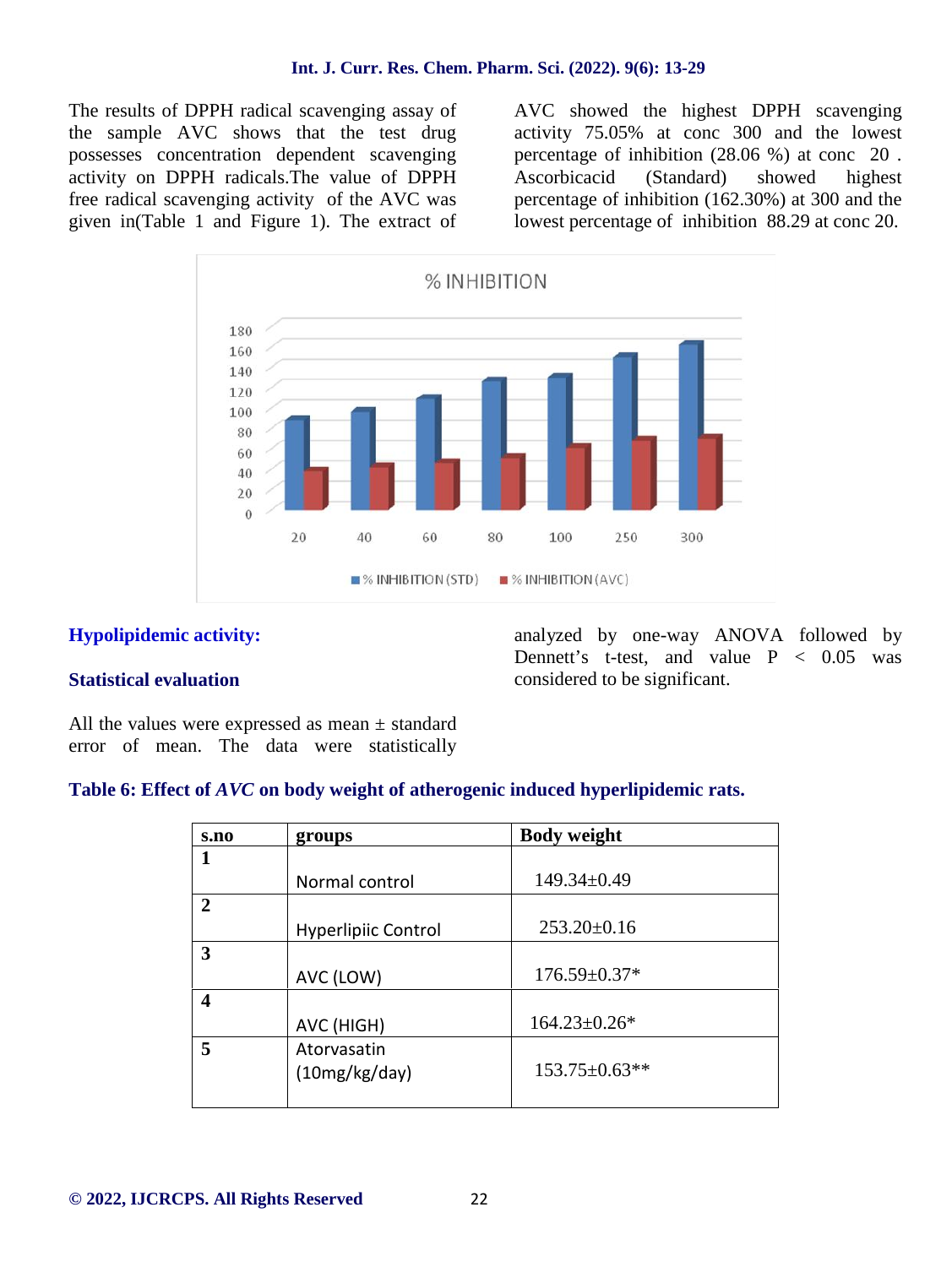All the values were represented as mean±SEM. All the data were statistically analyzed by one-way ANOVA followed by Dunnett's test and values *p<0.5* were considered to the significant.\*p<0.001;\*\*p<0.01 vs control,



Fig.5:Total body weight in the hyperlipidemia-induced group have significantly increased compared to normal rats. The values have risen to  $253.20 \pm 0.16$  mg/dl compared to Group I (normal rat group), in which values lie in the range 149.34±0.49 mg/dl. This indicates hypercholesterolemia. In the treatment group treated with AVC (200 mg/kg) and AVC (400 mg/kg), the values are reduced  $176.59\pm0.37$  ( $P < 0.001$ ) and 164.23±0.91mg/dl (*P* < 0.01), respectively. There is a significant reduction in total cholesterol values in AVC treatment group. On the other hand, atorvastatin also has significantly reduced serum total cholesterol levels to 153.75±0.63mg/dl (*P* < 0.001) [Table 6].

| Table 7: Effect of AVC on Blood lipid profile of atherogenic -induced hyperlipidemic rats. |  |  |
|--------------------------------------------------------------------------------------------|--|--|
|                                                                                            |  |  |

|               |                        | T.C.             | T.G.              | LDL              | <b>HDL</b>       | <b>VLDL</b>      |
|---------------|------------------------|------------------|-------------------|------------------|------------------|------------------|
| Group         | Treatment              |                  |                   |                  |                  |                  |
|               | Normal Control         | $73.15 \pm 0.17$ | $73.25 \pm 0.15$  | $20.23 \pm 0.46$ | $40.19 \pm 0.18$ | $13.16 \pm 0.16$ |
|               | Hyperlipiic            |                  |                   |                  |                  |                  |
| $\mathbf{II}$ | Control                | 133.29±0.33      | $141.29 \pm 0.46$ | $57.16 \pm 0.57$ | $24.17 \pm 0.22$ | $30.49 \pm 0.45$ |
|               |                        |                  |                   |                  |                  |                  |
| III           | AVC (LOW)              | 92.46±0.14*      | 77.15±0.13*       | 37.69±0.28*      | 29.14±0.72*      | 19.54±0.44*      |
|               |                        |                  |                   |                  |                  |                  |
| IV            | AVC (HIGH)             | 93.25±0.344*     | 75.35±0.36*       | 31.43±0.16*      | 34.15±0.18*      | 17.14±0.19*      |
|               |                        |                  |                   |                  |                  |                  |
| $\vee$        | Atovastatin<br>10Mg/kg | 72.6±0.23**      | 64.13±0.25**      | 20.23±0.39*      | 39.6±0.10*       | 15.39±0.51**     |

All the values were represented as mean±SEM. All the data were statistically analyzed by one-way ANOVA followed by Dunnett's test and values *p<0.5* were considered to the significant.\*p<0.001;\*\*p<0.01 vs control,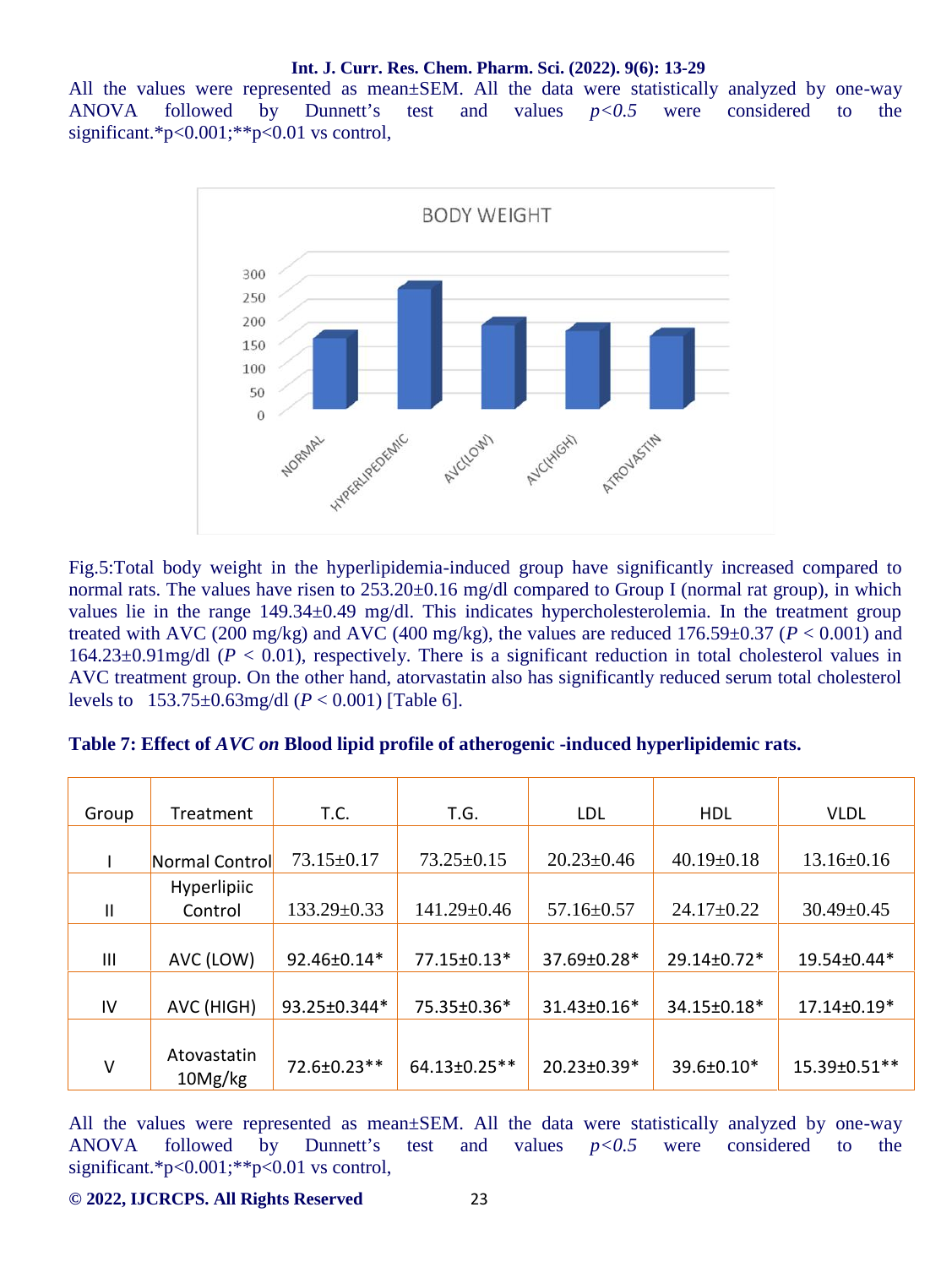

Fig.6:Total cholesterol levels in the hyperlipidemia-induced group have significantly increased compared to normal rats. The values have risen to  $133.29 \pm 0.33$  mg/dl compared to Group I (normal rat group), in which values lie in the range  $73.15 \pm 0.17$  mg/dl. This indicates hypercholesterolemia. In the treatment group treated with AVC (200 mg/kg) and AVC (400 mg/kg), the values are reduced to  $92.46 \pm 0.14$  ( $P < 0.001$ ) and 93.25  $\pm$ 0.34 mg/dl ( $P < 0.01$ ), respectively. There is a significant reduction in total cholesterol values in AVC treatment group. On the other hand, atorvastatin also has significantly reduced serum total cholesterol levels to  $72.6 \pm 0.23$  mg/dl  $(P < 0.001)$  [Table 6].

The TG levels have reached as 141.29±0.46mg/dl in hyperlipedemia-induced group compared to normal rats where the values are 73.25±0.15mg/dl. This indicates triglyceridemia. In the group treated with AVC (200 mg/kg) and (400 mg/kg), the values are significantly reduced to 77.15±0.13\*mg/dl (*P* < 0.01) and 75.35 $\pm$ 0.36mg/dl ( $P < 0.01$ ), respectively. In the atorvastatin treated group, the values are reduced to 64.13±0.25mg/dl (*P* < 0.001) [Table 6].

LDL-cholesterol in atherogenic-induced group has significantly increased to 20.23±0.46 mg/dl compared to normal rat group, 57.16±0.57mg/dl. In the group treated with  $AVC(200 \text{ mg/kg})$  and (400 mg/kg), the values were reduced to 37.69±0.28and 31.43±0.16 mg/dl (*P* < 0.001), respectively. There is a significant reduction in LDL-cholesterol values in AVC treatment group. atorvastatin has significantly reduced LDL cholesterol level to  $210.23 \pm 0.39$  mg/dl ( $P < 0.001$ ) [Table 6].

HDL-cholesterol in atherogenic -induced group has significantly decreased compared to normal rats. The values have reduced to 24.17±0.22mg/dl compared to normal rat group, 40.19±0.18mg/dl. In the group treated with AVC(200 mg/kg) and (400 mg/kg), the values were 29.14. $\pm$ 0.72 (*P* < 0.01) and 37.17±0.18mg/dl (*P* < 0.01), respectively. In atorvastatin treated group, the values were 39.06±0.10mg/dl (*P* < 0.001) [Table 7].

VLDL-cholesterol in atherogenic-induced group has significantly increased to 30.49±0.45mg/dl compared to normal rat group, 13.46±0.16mg/dl. In the group treated with AVC (200 mg/kg) (400 mg/kg), the values are reduced to  $19.54 \pm 0.44$  ( $P <$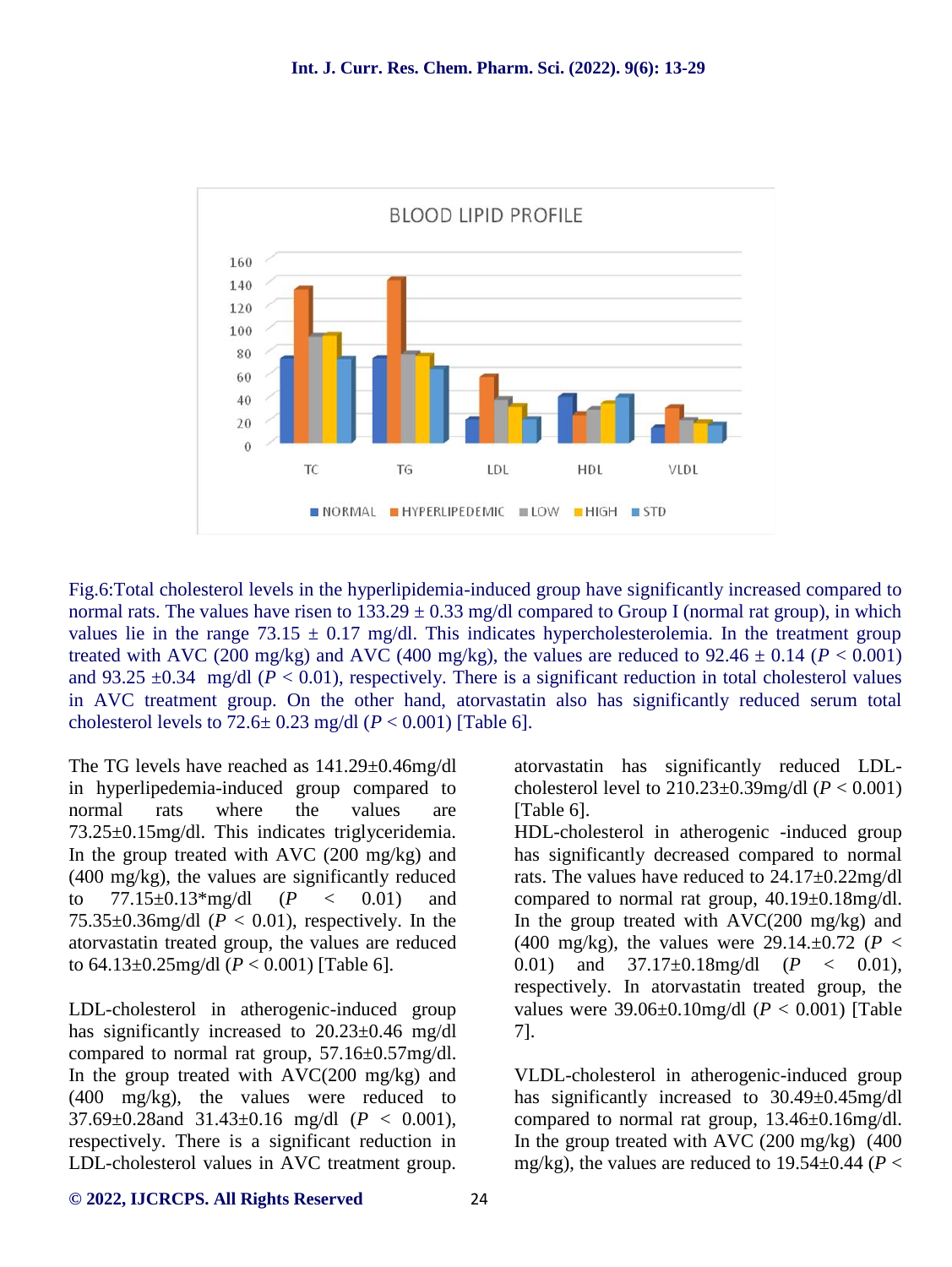0.01) and 17.14±0.19mg/dl (*P* < 0.01), respectively. There is a significant reduction in AVC treatment group. atorvastatin has

significantly reduced VLDL-cholesterol level to 15.639±0.51 mg/dl (*P* < 0.001) [Tables 6].

**Table 8**: Effect of *AVC on* liver lipid profile of atherogenic -induced hyperlipidemic rats.

| Group                      | Treatment                      | T.C               | T.G.              | <b>LDL</b>        | <b>HDL</b>        | <b>VLDL</b>       |  |
|----------------------------|--------------------------------|-------------------|-------------------|-------------------|-------------------|-------------------|--|
|                            | <b>Normal Control</b>          | $84.24 \pm 0.41$  | 79.15±0.47        | $21.26 \pm 0.94$  | $41.29 \pm 0.55$  | $18.19 \pm 0.18$  |  |
| $\ensuremath{\mathsf{II}}$ | Hypolipidemic<br>Control       | 165.76±0.22       | $167.89 \pm 0.30$ | $50.15 \pm 0.16$  | $26.15 \pm 0.17$  | $40.27 \pm 0.47$  |  |
| $\mathbf{III}$             | <b>AVC</b><br>(LOW)            | $95.28 \pm 0.56*$ | $93.17 \pm 0.08*$ | $36.12 \pm 0.18*$ | $30.20 \pm 0.40*$ | $27.24 \pm 0.59*$ |  |
| IV                         | AVC (HIGH)                     | $84.5 \pm 0.70*$  | $83.12 \pm 0.33*$ | $25.8 \pm 0.14*$  | 39.10±0.14*       | $18.67 \pm 0.41*$ |  |
| $\vee$                     | Atorovastatin<br>(10mg/kg/day) | $82.34 \pm 0.13*$ | $76.15 \pm 0.30*$ | $22.72 \pm 0.15*$ | $38.04 \pm 0.40*$ | $17.38 \pm 0.15*$ |  |

All the values were represented as mean±SEM. All the data were statistically analyzed by one-way ANOVA followed by Dunnett's test and values *p<0.5* were considered to the significant.\*p<0.001;\*\*p<0.01 vs control,



Fig.7:Total cholesterol levels in the hyperlipidemia-induced group have significantly increased compared to normal rats. The values have risen to  $165.76 \pm 0.22$  mg/dl compared to Group I (normal rat group), in which values lie in the range 84.24±0.41mg/dl. This indicates hypercholesterolemia. In the treatment group treated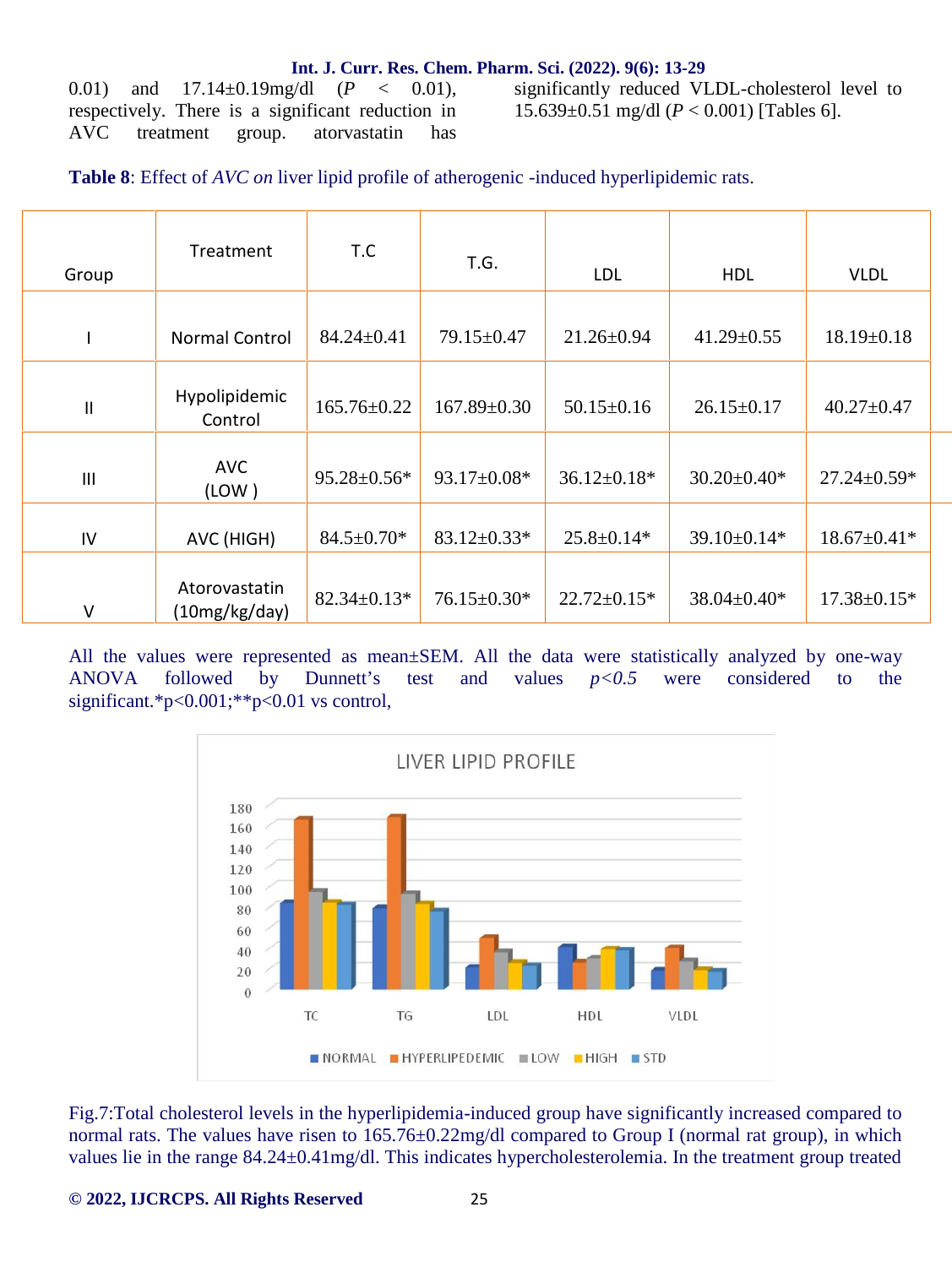with AVC (200 mg/kg) and AVC(400 mg/kg), the values are reduced  $95.28 \pm 0.56$  ( $P < 0.001$ ) and 84.5 $\pm$ 0.70mg/dl ( $P < 0.01$ ), respectively. There is a significant reduction in total cholesterol values in AVC treatment group. On the other hand, atorvastatin also has significantly reduced serum total cholesterol levels to 82.34±0.03 mg/dl (*P* < 0.001) [Table 6].

The TG levels have reached as 167.89±0.30 mg/dl in hyperlipedemia-induced group compared to normal rats where the values are 79.15±0.47 mg/dl. This indicates triglyceridemia. In the group treated with AVC (200 mg/kg) and (400 mg/kg), the values are significantly reduced to 93.17±0.08 mg/dl (*P* < 0.01) and 83.12±0.33mg/dl (*P* < 0.01), respectively. In the atorvastatin treated group, the values are reduced to  $76.15\pm0.30$  mg/dl ( $P <$ 0.001) [Table 6].

LDL-cholesterol in atherogenic-induced group has significantly increased to 50.15±0.16mg/dl compared to normal rat group, 21.26±0.94 mg/dl. In the group treated with  $AVC(200 mg/kg)$  and (400 mg/kg), the values were reduced to 36.12±0.18and 25.8±0.14mg/dl (*P* < 0.001), respectively. There is a significant reduction in LDL-cholesterol values in AVC treatment group. atorvastatin has significantly reduced LDL cholesterol level to  $22.72 \pm 0.15$ mg/dl ( $P < 0.001$ ) [Table 6].

HDL-cholesterol in atherogenic -induced group has significantly decreased compared to normal rats. The values have reduced to 26.15±0.17mg/dl compared to normal rat group, 41.29±0.55mg/dl. In the group treated with AVC (200 mg/kg) and (400 mg/kg), the values were  $30.20 \pm 0.40$  ( $P <$ 0.01) and  $39.10 \pm 0.14$ /dl ( $P < 0.01$ ), respectively. In atorvastin treated group, the values were 38.04±0.40mg/dl (*P* < 0.001) [Table 8].

VLDL-cholesterol in atherogenic-induced group has significantly increased to  $40.27 \pm 0.47$  mg/dl compared to normal rat group,  $18.19 \pm 0.18$  mg/dl. In the group treated with AVC (200 mg/kg) and (400 mg/kg), the values are reduced to 27.24 $\pm$ 0.59 (*P* < 0.01) and 18.67 $\pm$ 0.41 mg/dl (*P* < 0.01), respectively. There is a significant reduction in AVC treatment group. atorvastatin has significantly reduced VLDL-cholesterol level to 17.38±0.15 mg/dl (*P* < 0.001) [Tables 6].

## **Anti-bacterial activity:**

**Table: 9.** Anti-bacterial potential of Aqueous extract of AVC

| <b>Sample Code</b>                                   |                                        | <b>Bacteria Strains Name and</b><br>Zone of inhibition (mm in diameter) |                                |                  |
|------------------------------------------------------|----------------------------------------|-------------------------------------------------------------------------|--------------------------------|------------------|
| and Conc.<br><b>AVC</b>                              | <b>Staphylococcus</b><br><i>aureus</i> | Pseudomonas sps<br>$(G-)$                                               | <b>Streptococcus</b><br>mutans | E.coli<br>$(G-)$ |
|                                                      | $(G+)$                                 |                                                                         | $(G+)$                         |                  |
| 25                                                   | 10                                     |                                                                         |                                |                  |
| 50                                                   | 13                                     | 10                                                                      |                                |                  |
| 75                                                   | 14                                     | 10                                                                      |                                |                  |
| 100                                                  | 15                                     | 10                                                                      |                                |                  |
| <b>Positive Control</b><br>(Streptomycin<br>$25mg$ ) | 17                                     | 10                                                                      | 17                             | 12               |
| Negative<br>Control                                  |                                        |                                                                         |                                |                  |
| © 2022, HCRCPS. All Rights Reserved                  |                                        | 26                                                                      |                                |                  |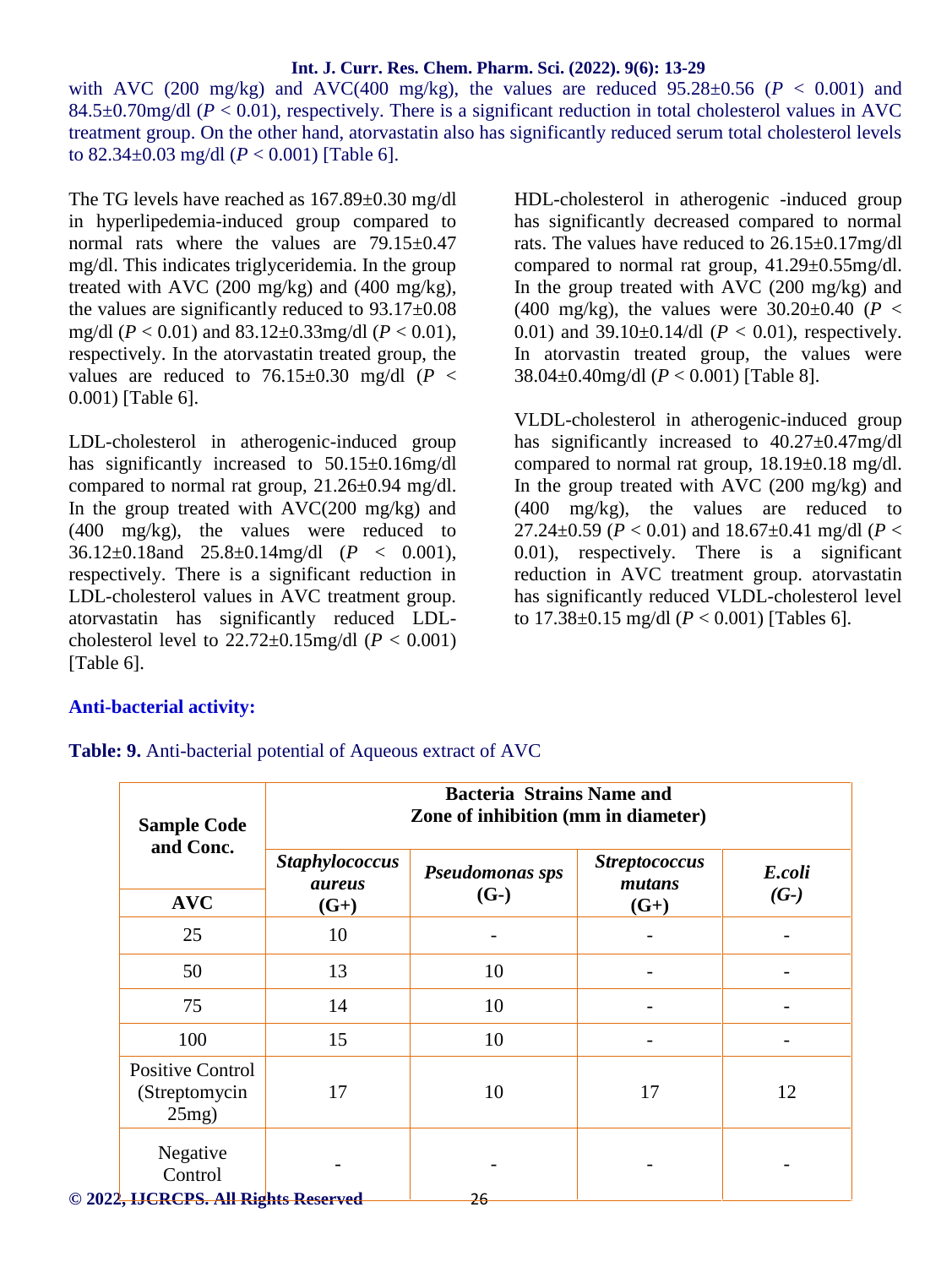**Keywords:** *PC Positive control (Streptomycin), NC Negative control, "-" No Zone, mm (Millimetre), G+ (Gram Positive Organism),G- (Gram Negative Organism),*



**Figure: 7.** Anti-bacterial potential of Aqueous extract of AC

#### **Conclusion and Discussion**

**© 2022, IJCRCPS. All Rights Reserved** 27 In conclusion, the drug at high dose  $(400mg/kg)$ and low dose (200mg/kg) exhibited significant anti-hyperglycemic activity in normal and STZ diabetic rats. This powder showed improvement in the parameters like body weight, liver glycogen content and carbohydrate metabolizing enzymes as well as regeneration of -cells of pancreas and

so might be of value in diabetes treatment.From the result obtained from the present investigation it was concluded that the formulation AVC possess significant antioxidant property and may act therapeutically in treating several oxidative stress related disorder's. Further present investigation had generated an evidence based data with respect to purity, standards and antioxidant potential of the formulation AVC. The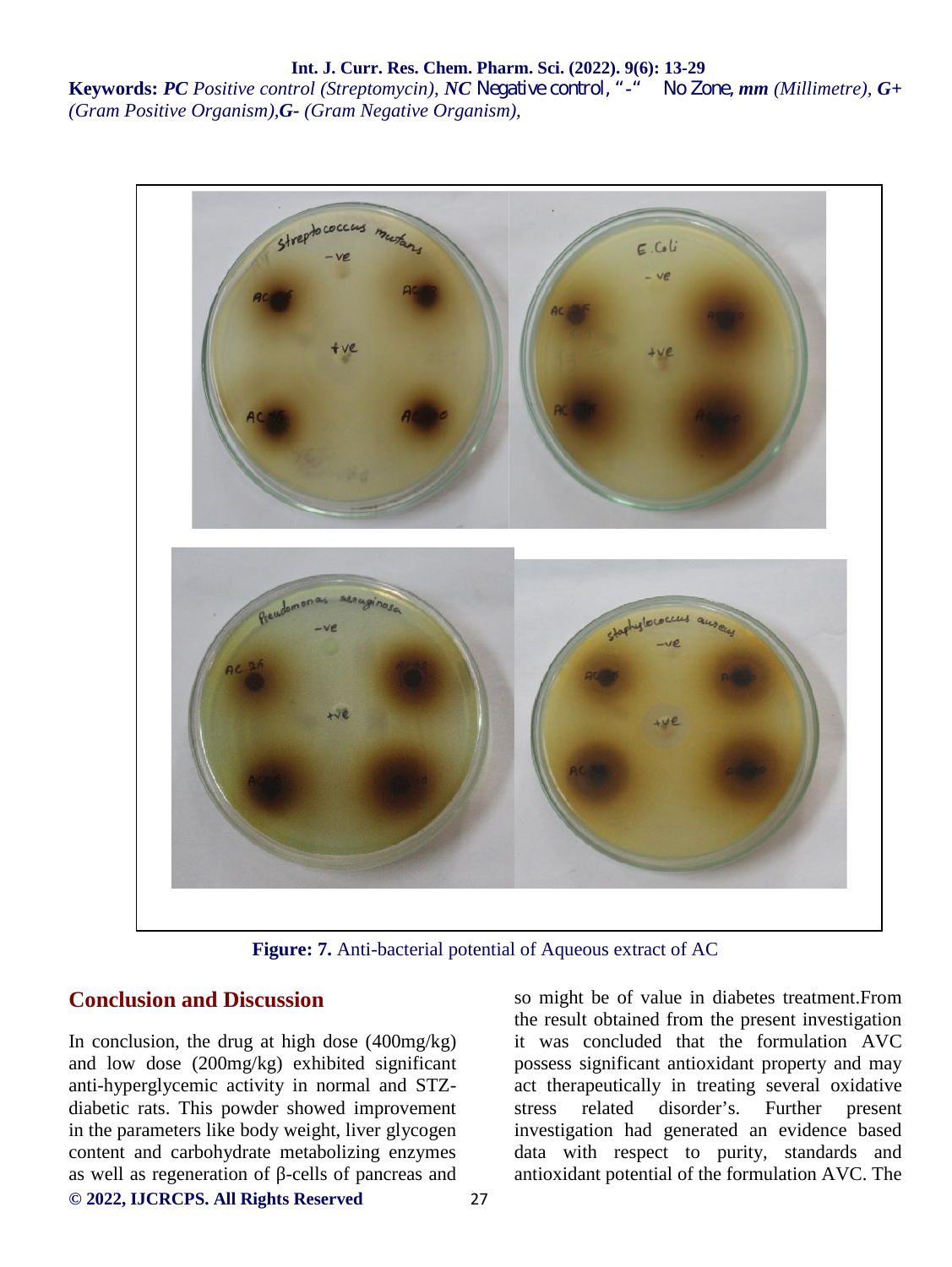results obtained from the pharmacological screening have led to the conclusions that, ac have

Hence it can be exploited as antihyperlipidemic therapeutic agent or adjuvant in existing therapy for the treatment of hyperlipidemia. Further study by measurement of heparin-releasable plasma LDL activity and LCAT activity is significant can be undertaken. In Anti-Bacterial activity AVC has potential activity against Staphylococcus aureus and Pseudomonas aeruginosa.

## **References**

- 1. Akpan HB, Adefule AK,Fakoya FA, Caxton martins EA. Evaluation of LDH and G6- PDH activities in auditory relay centers of streptozotocin-induced diabetic wistar rats. *J Analyt Sciences*.2007**;** 1:21-25.
- 2. Punitha SR, Rajendran K, Shirwaiker A, Shirwaiker A. Alcoholic stem extract of coscinium fenestratum regulates carbohydrate metabolism and improves antioxidant status in streptozotocin nictinamide induced diabetic rats. *Evid Based Complement Alternat Med.*2005; 2:375-381.
- 3. Kolterman DA, Brecken GJ, Kowal RR Chemotaxonomic studies in Cnidoscolus (Euphorbiaceae), II. Flavonaids of C.aconitifolius, C. spinosus and C.souzae. Systematic Botany. 1984; 9 (1): 22-32.
- 4. Martin FW, Ruberte R.Vegetables for the Hot, Humid Tropics. Part 3. Chaya, Cindoscolus chayamansa,USDA, 1978; New Orleans.
- 5. Martin FW, Telek L, Ruberte R. Some tropical leaves as feasible sources of dietary protein. *J Agric University of Puerto Rico*. 1977; 61: 32-40.
- 6. Kuti JO, Kuti HO. Proximate composition and minimal content of two edible species of Cindoscolus (tree spinach). *Plant Foods Hum Nutr*.1999; 53 (4): 275-283.
- 7. Ranhotra GS , Gelroth JA , leinen SD, Vinsa MA , Lorenz KJ. Nutritional profile of some edible plants from Mexico. *J food*

significant antihyperlipidemic activity.

*Composition and analysis.* 1998; 11(4): 298-304.

- 8. Booth S , Breesani R , Johns T. Nutrient content of selected indigenous leafy vegetables consumed by the Kekchi people of Alta verapaz,Guatemala.*J Food composition and Analysis*. 1992; 5:25-34
- 9. Booth S,Johns T,Lopez Palacious, CY. Factors influencing the dietary intake of indigenous leafy greens by the Kekchi people of Alta Verapaz, Guatemala. Ecol Food nutr. 1993; 31:127-145.
- Yang YH. Tropical home gardens as nutritional intervention.In:inglett GE,Charalambous G (eds.)Tropical foods :Chemistry and nutrition.1979;Academic press,pp.417-436.
- 11. Halliwell B. Biochemistry of oxidative stress. Biochem Soc Trans. 2007; 35:1147–50.
- 12. Sies H. Oxidative stress: oxidants, antioxidants. Exp Physiol. 1997; 82:291– 95.
- 13. Krishnaiah D, Sarbatly R, Nithyanandam R. A review of the antioxidant potential of medicinal plant species. Food Bioprod Process. 2011; 89:217–33.
- 14. Szent-Giörgyi A. Lost in the twentieth century. Annu Rev Biochem. 1963; 36:1– 15.
- Kasote DM, Hegde MV, Katyare SS. Mitochondrial dysfunction in psychiatric and neurological diseases: cause(s), consequence(s), and implications of antioxidant therapy. Biofactors. 2013; 39:392–06.
- 16. Pourush Badal, Rajendra Mani Badal. Hypolipidemic activity of Perosolinum cripsum plant in
- Triton WR-1339 induced rats. Herbal Tech Industry p.89
- Castelli WP. Cholesterol and lipids in the risk of coronary artery disease-the Framingham Heart study. Can J Cardiol. 1988; 4:5–10.
- 19. Igweh JC, Nwagha IU, Okaro JM. The